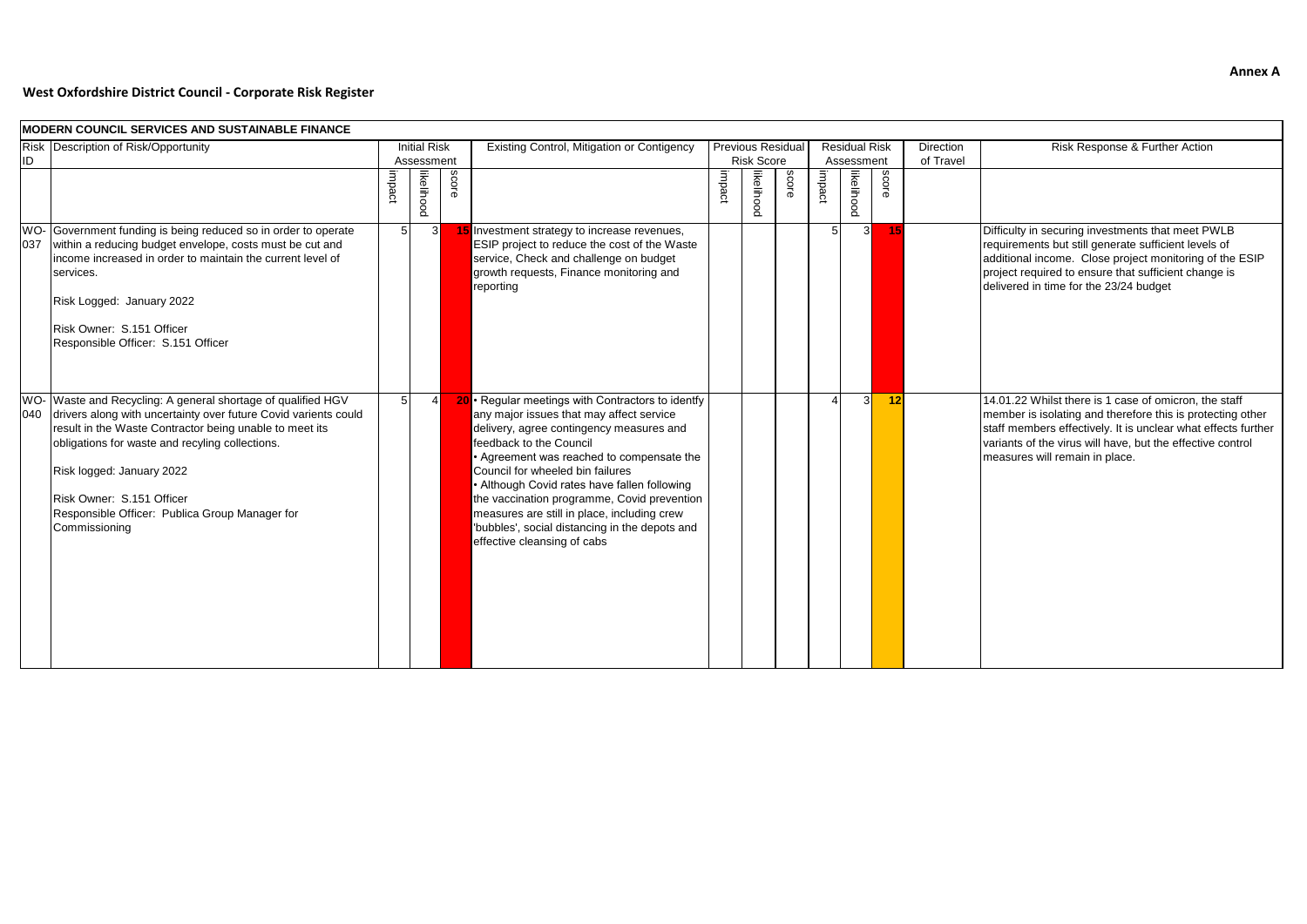<sup>2</sup> <sup>2</sup> **<sup>4</sup>** <sup>2</sup> <sup>3</sup> **<sup>6</sup>** ↑ 17 January 2022 Increase - after a successful 2020/21 where the outturn demonstrated delivery of the overall savings target of £0.5m and additional one off savings of £0.16m Publica has largely delivered its business case targets. The target for 21/22 is a further £0.5m and whilst some steps are in place to deliver this there are pressures building wthin the organisation in respect of pay capacity to deliver council objectives. The Council has recently approved some additional resource to help resolve some of these issues and steps are being taken to increase resource and deal with pay issues where the labour market is tight. Any risk of under delivery against the West Oxon share of the target is low and falls within the definition of minor in the policy (less than £100k).

13 Jan 2022 No change in rating. Quarterly performance reports enable any necessary mitigation to maintain service delivery levels to be discussed. A review of recruitment is underway and feedback from managers, staff (both Publica and Retained Council staff) clients and Councillors is being considered to help ensure the service meets users' needs and is both flexible and modern going forward. Career-graded posts are being introduced into a number of service areas to assist with retention and development of staff. A new professional development raining offer has recently been promoted to staff as another retention measure.

| 016        | WO- If Publica does not deliver the agreed objectives in accordance<br>with its business plan then the planned savings for the Council<br>would not be delivered and consequently there would be a risk<br>that services could not be delivered within budget.<br>Risk logged: August 2017<br><b>Risk Owner: Chief Executive</b><br>Responsible Officer: Publica Group Finance Director |              |                | 3I | 12 · Programme Board<br>• Local Political Support / Shaareholder Forum<br>• National Political Support<br>• Early Engagement with employees and<br>Unions<br>• Funding provided to develop detailed<br>business case                                                                             |   |                |   |   |                |               |
|------------|-----------------------------------------------------------------------------------------------------------------------------------------------------------------------------------------------------------------------------------------------------------------------------------------------------------------------------------------------------------------------------------------|--------------|----------------|----|--------------------------------------------------------------------------------------------------------------------------------------------------------------------------------------------------------------------------------------------------------------------------------------------------|---|----------------|---|---|----------------|---------------|
| WO-<br>028 | If Publica or the Council is unable to recruit suitable staff and<br>retain them, particularly in some key service areas then the level<br>of service delivery could be reduced which would impact on<br>residents/communities.<br>Risk logged: March 2008<br><b>Risk Owner: Chief Executive</b><br>Responsible Officer: Publica Executive Director - Service<br>Delivery               | $\mathbf{3}$ | 3 <sup>l</sup> |    | 9 · Financial incentives (market force<br>supplement scheme)<br>• Work with partners to address skill<br>shortages                                                                                                                                                                               | 3 | 3I             | 9 | 3 | 3 <sup>1</sup> | $\rightarrow$ |
| 013        | WO- If the Government imposes legislative changes that are not<br>expected then it could have an impact on the Council's finances<br>and other resources.<br>Risk logged: July 2015<br>Risk Owner: Monitoring Officer<br>Responsible Officer: Monitoring Officer                                                                                                                        |              | $\overline{4}$ |    | 16 · Horizon scanning, awareness via<br>professional publications<br>• Respond to government consultations<br>• Monitor potential changes in planning rules<br>and their consequences e.g. penalties for not<br>determining smaller applications on time, and<br>failure to produce a Local Plan | 3 | $\overline{3}$ | 9 | 3 | 3              | $\rightarrow$ |

No change in rating. The Council responded to the consultation on **Defra's Waste and Resources strategy**. The Strategy suggests that garden waste collection should be free which if imposed would have a significant financial mpact on the Council. Defra has since published its consultations response which acknowledges the strong opposition from LAs and states this will need to be reconsidered. There are likely to be further developments with Statute once Brexit is concluded. Any financial implications will be considered as part of the update to the Council's MTFS

No change in rating. There is currently a lot of interaction with govt agencies and the rate of change of requriements is higher than normal but this is also coupled with more regular interactions.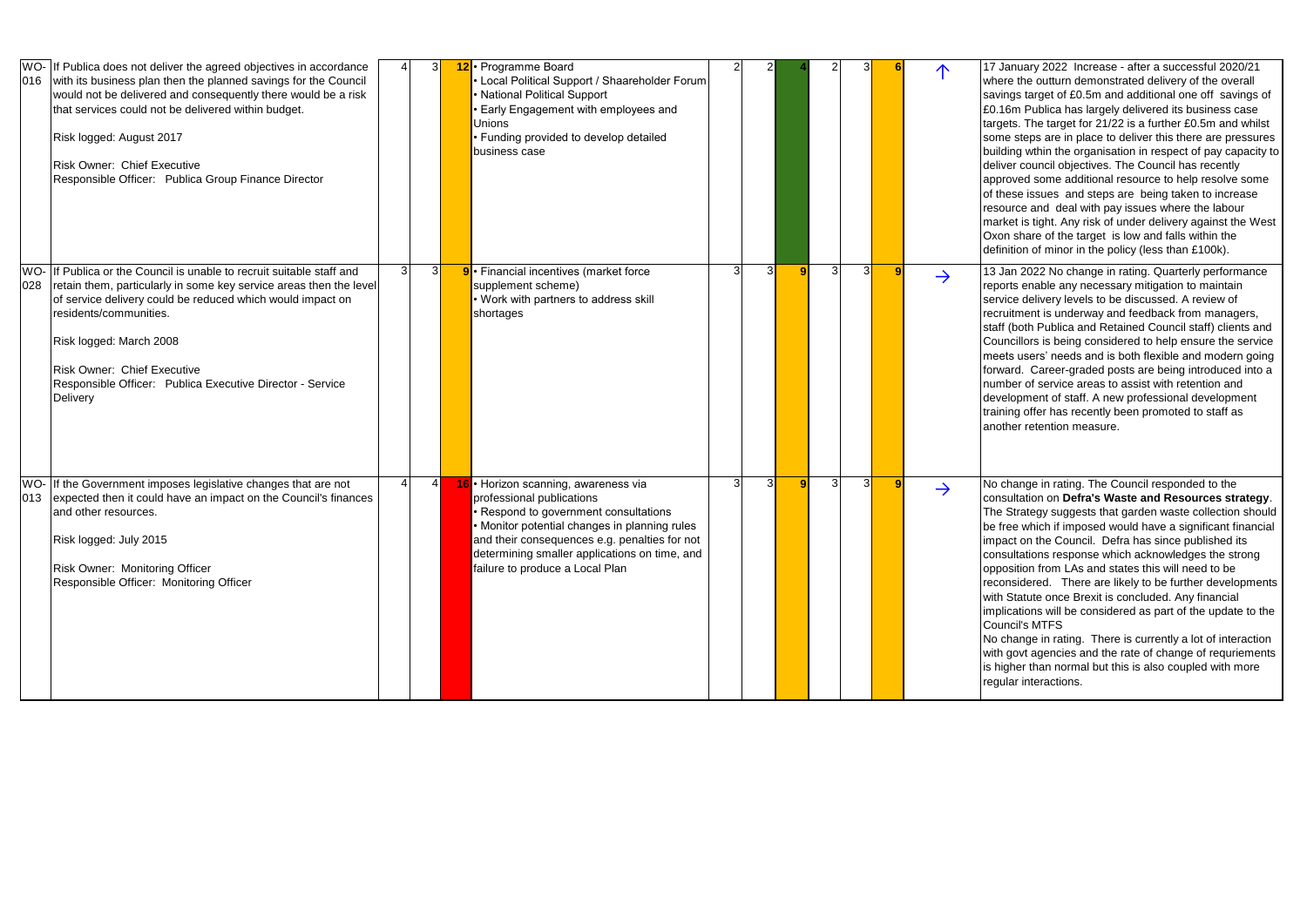Level of risk has increased to reflect recent events. Although protection measures are already well established, these are reviewed and updated to ensure they remain effective against new risks

Submission for the re-accreditation of Cyber Essentials to be sent in February 2022

• Detailed review of Business Continuity & Disaster Recovery Plans in light of the GC situation.

security systems updated to monitor and specifically block attacks related to identified vulnerability

• Progress on the Cyber Security updates and Action Plan is being reported to the Council and Publica on a regular basis.

• Continual update of Information Asset Register

• Additional Phishing awareness training to educates employees on how to spot and report suspected phishing attempts planned

• Continual Password Audits across our network to evaluate weak passwords

Level of risk has increased to reflect recent events. Although protection measures are already well established, these are reviewed and updated to ensure they remain effective against new risks.

• Ongoing investment in cyber training and a review of capacity planned

All emails received from at risk location are quarantined and inspected by ICT staff before being released

• All emails received from at risk location are quarantined and inspected by ICT staff before being released

Security patches are applied to key system as soon

| 008        | WO- Cyber Security: If the Council's IT System / infrastructure failed<br>due to cyber-attacks and/or virus then system performance<br>could be reduced leading to poor service delivery/financial<br>impact.<br>Risk logged: May 2013<br>Risk Owner: S.151 Officer<br>Responsible Officer: Publica Group Manager for Business<br>Support                                                           |  | $20\cdot$      | Blocking of USB and other devices<br>PSN compliance<br>Revised policies<br>Staff awareness training<br>BCP in place, reviewed and tested<br>Enhanced encryption software and other<br>specialist cyber tools<br>Investment in cyber training for the ICT<br>Team<br>All partner Councils achieved PSN<br>accreditation in Oct 2021<br>Ongoing network Internal & External<br><b>Penetration checks</b><br>Regular review of User Privileges |   |   |   | 31             | <u> 12</u> |   | Level of risk has incr<br>Although protection<br>these are reviewed a<br>effective against nev<br>Submission for<br>Essentials to be sen<br>Progress on th<br>Plan is being reporte<br>regular basis.<br>Continual upda<br><b>Additional Phis</b><br>employees on how to<br>attempts planned<br><b>Continual Pass</b><br>evaluate weak passy<br>Detailed reviev<br>Recovery Plans in lig<br>Ongoing inves<br>capacity planned<br>security systen<br>block attacks related<br>All emails rece<br>quarantined and insp<br>released<br>Security patch |
|------------|-----------------------------------------------------------------------------------------------------------------------------------------------------------------------------------------------------------------------------------------------------------------------------------------------------------------------------------------------------------------------------------------------------|--|----------------|---------------------------------------------------------------------------------------------------------------------------------------------------------------------------------------------------------------------------------------------------------------------------------------------------------------------------------------------------------------------------------------------------------------------------------------------|---|---|---|----------------|------------|---|----------------------------------------------------------------------------------------------------------------------------------------------------------------------------------------------------------------------------------------------------------------------------------------------------------------------------------------------------------------------------------------------------------------------------------------------------------------------------------------------------------------------------------------------------|
| WO-<br>009 | Data Security: If there is a loss of data (both on site and as a<br>result of remote/mobile working) / security failure in our IT<br>systems then it could lead to a reduced level of service and<br>have a negative impact on the Council's reputation and<br>finances<br>Risk logged: May 2013<br>Risk Owner: S.151 Officer<br>Responsible Officer: Publica Group Manager for Business<br>Support |  | $16$ $\cdot$   | Blocking of USB and other devices<br>PSN compliance<br>Revised policies<br>Staff awareness training<br>BCP in place, reviewed and tested<br>Enhanced encryption software and other<br>specialist cyber tools<br>Investment in cyber training for the ICT<br>Team<br>All Councils have PSN accreditation,<br>which compliments the Cyber Essential Plus.                                                                                     |   | 2 | 3 | 3              | 9          | 个 | Level of risk has incr<br>Although protection<br>these are reviewed a<br>effective against nev<br><b>Additional onlin</b><br>staff to be aware of t<br>data security, passw<br><b>Additional Phis</b><br>employees on how to<br>attempts is planned.<br>All emails rece<br>quarantined and insp<br>released<br>Immutable Sto<br>& DR processes in p<br>reviewed).                                                                                                                                                                                  |
| WO-<br>006 | If staff morale and motivation is low in Publica then the level of<br>service delivered may be reduced in some services.<br>Risk logged: March 2009<br><b>Risk Owner: Chief Executive</b><br>Responsible Officer: Publica Executive Director - Service<br>Delivery                                                                                                                                  |  | 5 <sup>1</sup> | 20 • Regular reviews of change process<br>. Impact of change measured via Staff forum<br>and staff sickness<br>• Comprehensive consultation and<br>engagement process<br>• Change management training<br>Joint Liaison Forum                                                                                                                                                                                                                | 3 | 3 | 3 | $\overline{2}$ | -6         | 业 | 13 Jan 2022 The IIP<br>weakness for us to v<br>post sharing of IIP re<br>staff lunch get togeth<br>offce environment a<br>face. We are deliver<br>staff forum and relau<br>to help address som<br>IIP report.                                                                                                                                                                                                                                                                                                                                      |

13 Jan 2022 The IIP report identified some areas of weakness for us to work on and we held a Q&A session post sharing of IIP report. We have held some informal staff lunch get togethers to help re-introduce staff to the offce environment and re-connect with colleagues face to face. We are delivering some key actions, including a new staff forum and relaunching the Trade Union liaison forum to help address some of the shortcomings identified in the IIP report.

• Additional online training to reinforce the need for staff to be aware of their responsibilities with regards to data security, passwords and GDPR is planned.

• Additional Phishing awareness training to educates employees on how to spot and report suspected phishing attempts is planned.

• Immutable Storage, Network segmentation, Backup & DR processes in place (these are scheduled to be reviewed).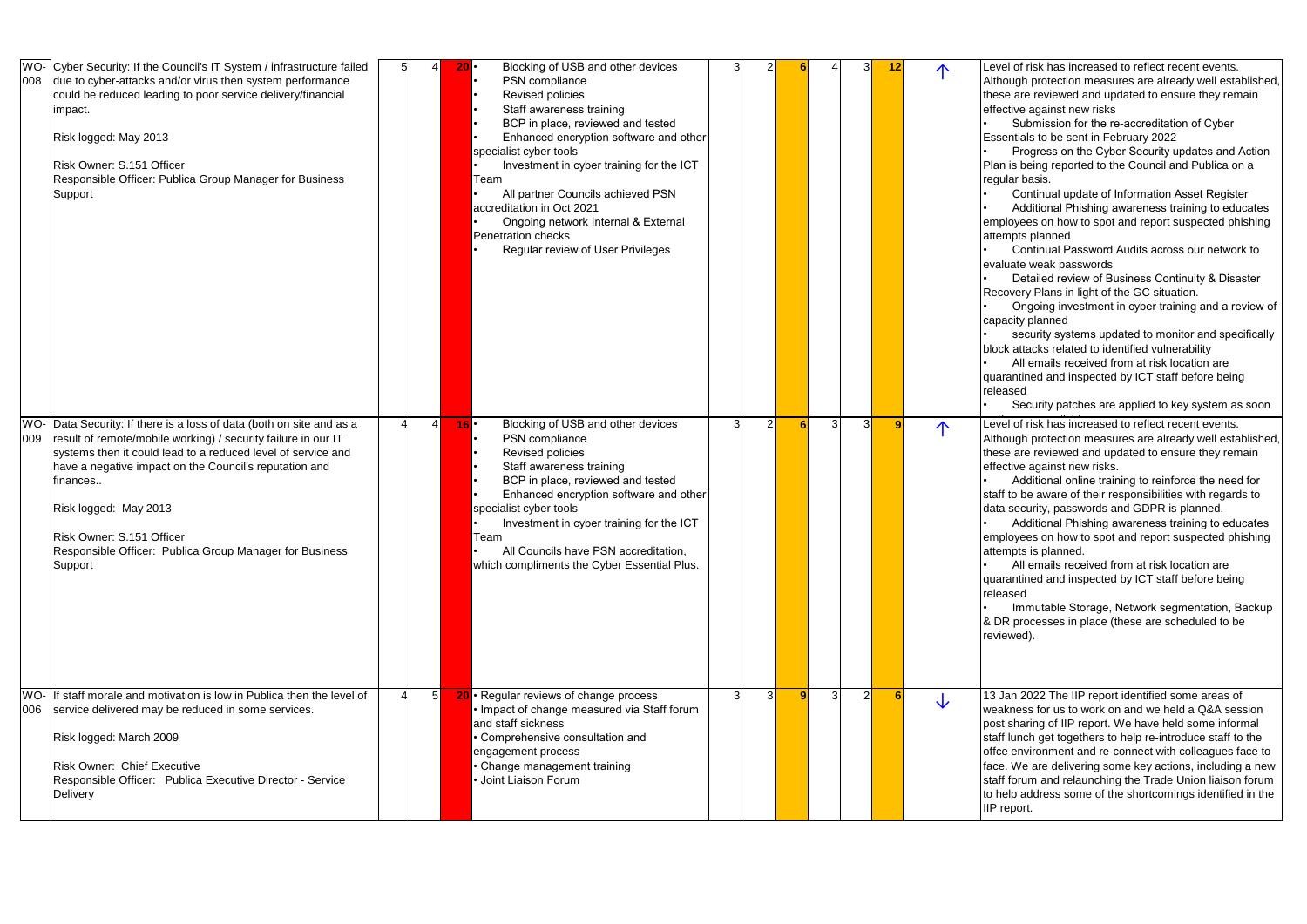| Partner Councils will not benefit from the most economically<br>036<br>advantageous procurement opportunities and may fail to comply<br>with the law governing Public Procurement Rules.<br>Risk logged: January 2021<br><b>Risk Owner: Chief Executive</b><br>Responsible Officer: Publica Group Manager for Commissioning |  |  | • Publica Procurement Team able to provide<br>procurement advice and assistance on major<br>procurements. |  |  |  |  |  |  |  |  |
|-----------------------------------------------------------------------------------------------------------------------------------------------------------------------------------------------------------------------------------------------------------------------------------------------------------------------------|--|--|-----------------------------------------------------------------------------------------------------------|--|--|--|--|--|--|--|--|
|-----------------------------------------------------------------------------------------------------------------------------------------------------------------------------------------------------------------------------------------------------------------------------------------------------------------------------|--|--|-----------------------------------------------------------------------------------------------------------|--|--|--|--|--|--|--|--|

3 2 **6** 3 2 **6** 5 11 Jan- Risk reduced. Draft Procurement and Contract Management Strategy out for consultation with view to be being approved by the end of the 2021 FY.

|              | <b>HEALTHY TOWNS AND VILLAGES</b>                                                                                                                                                                                                                                                                                                                                                                                                                    |          |                                |             |                                                                                                                                                                                                                                                                                                                                                                                                                                                                                             |        |                          |       |        |                      |       |           |  |
|--------------|------------------------------------------------------------------------------------------------------------------------------------------------------------------------------------------------------------------------------------------------------------------------------------------------------------------------------------------------------------------------------------------------------------------------------------------------------|----------|--------------------------------|-------------|---------------------------------------------------------------------------------------------------------------------------------------------------------------------------------------------------------------------------------------------------------------------------------------------------------------------------------------------------------------------------------------------------------------------------------------------------------------------------------------------|--------|--------------------------|-------|--------|----------------------|-------|-----------|--|
|              | Risk Description of Risk/Opportunity                                                                                                                                                                                                                                                                                                                                                                                                                 |          | Initial Risk                   |             | <b>Existing Control, Mitigation or Contigency</b>                                                                                                                                                                                                                                                                                                                                                                                                                                           |        | <b>Previous Residual</b> |       |        | <b>Residual Risk</b> |       | Direction |  |
| <b>ID</b>    |                                                                                                                                                                                                                                                                                                                                                                                                                                                      |          | Assessment                     |             |                                                                                                                                                                                                                                                                                                                                                                                                                                                                                             |        | <b>Risk Score</b>        |       |        | Assessment           |       | of Travel |  |
|              |                                                                                                                                                                                                                                                                                                                                                                                                                                                      | $\Omega$ | likelih<br>$\overline{8}$<br>ō | <b>SCOL</b> |                                                                                                                                                                                                                                                                                                                                                                                                                                                                                             | impact | likelih<br>$\circ$<br>Ō  | score | impact | likeliho<br>ō        | score |           |  |
| $W0-$<br>041 | Leisure Services: It is unclear if numbers of users for Council's<br>Leisure Centres will return to pre-covid lockdown levels. With<br>reduced numbers and a fall in income, the 'Leisure' contractor<br>may struggle to meet their obligations leading to a fall in service<br>Istandards and reduced customer service<br>Risk logged: January 2022<br>Risk Owner: S.151 Officer<br>Responsible Officer: Publica Group Manager for<br>Commissioning | 51       | 4                              |             | 20 Regular meetings with the Leisure Provider<br>will identfy any major issues that may affect<br>service delivery, agree contingency measures<br>and feedback to the Council<br>The impact of Covid 19 on our leisure provider<br>has been very significant and fully reported<br>elsewhere within the Council<br>The Council has been partially recompensed<br>by the government for the loss of income<br>during lockdown but there is still an ongoing<br>financial risk to the council |        |                          |       |        | 31                   | 12    |           |  |

4 3 **12** 14.01.22 Lower usage was seen in December as is traditionally the case, but usage recovery is comparable to the current national trend. It is unclear what affect further waves of the pandemic will have on the leisure service, but the effective cleansing and control measures inpemented at the centres will remain in place.

## Risk Response & Further Action

|           | A VIBRANT DISTRICT ECONOMY           |            |              |          |                                                   |         |                                    |                          |        |                               |           |  |
|-----------|--------------------------------------|------------|--------------|----------|---------------------------------------------------|---------|------------------------------------|--------------------------|--------|-------------------------------|-----------|--|
|           | Risk Description of Risk/Opportunity |            | Initial Risk |          | <b>Existing Control, Mitigation or Contigency</b> |         |                                    | <b>Previous Residual</b> |        | <b>Residual Risk</b>          | Direction |  |
| <b>ID</b> |                                      | Assessment |              |          |                                                   |         | <b>Risk Score</b>                  |                          |        | Assessment                    | of Travel |  |
|           |                                      | ᅐ<br>R     | Ξ            | $\sigma$ |                                                   | ರ<br>္ဘ | $\overline{\phantom{a}}$<br>-<br>◡ | መ                        | ω<br>∸ | ≡<br><u>ଚି</u><br>j<br>_<br>∸ |           |  |

Risk Response & Further Action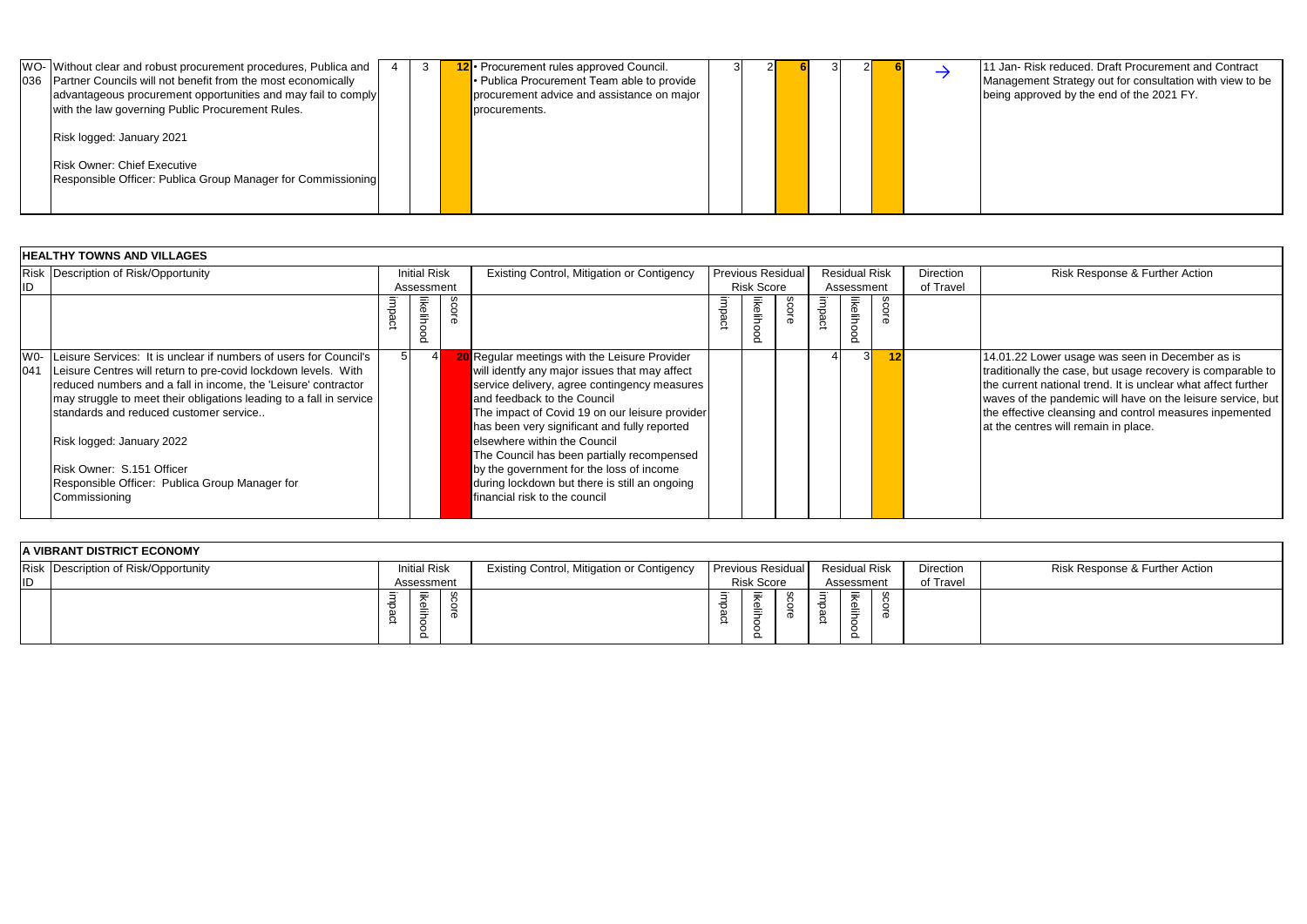| 038 | WO- Failure to effectively integrate proposed improvements to the<br>A40 corridor being taken forward through Oxfordshire County<br>Council's HIF funded Smart Corridor project with the timing of<br>planned development including Salt Cross Garden Village.<br>Risk logged: January 2022<br>Risk Owner: Chief Executive<br>Responsible Officer: Publica Group Manager for Strategic<br>Support |  | 16 WODC to continue to work closely with<br>Oxfordshire County Council as highway<br>authority in relation to the timing of delivery of<br>the A40 Smart Corridor improvements. In<br>parallel, WODC to continue working closely<br>with developers and landowners in respect of<br>the phasing of development and the timing of<br>provision of supporting infrastructure including<br>transport so as to ensure effective integration<br>as far as possible. |  |  | 12 |  |
|-----|---------------------------------------------------------------------------------------------------------------------------------------------------------------------------------------------------------------------------------------------------------------------------------------------------------------------------------------------------------------------------------------------------|--|----------------------------------------------------------------------------------------------------------------------------------------------------------------------------------------------------------------------------------------------------------------------------------------------------------------------------------------------------------------------------------------------------------------------------------------------------------------|--|--|----|--|
|     |                                                                                                                                                                                                                                                                                                                                                                                                   |  |                                                                                                                                                                                                                                                                                                                                                                                                                                                                |  |  |    |  |
|     |                                                                                                                                                                                                                                                                                                                                                                                                   |  |                                                                                                                                                                                                                                                                                                                                                                                                                                                                |  |  |    |  |
|     |                                                                                                                                                                                                                                                                                                                                                                                                   |  |                                                                                                                                                                                                                                                                                                                                                                                                                                                                |  |  |    |  |
|     |                                                                                                                                                                                                                                                                                                                                                                                                   |  |                                                                                                                                                                                                                                                                                                                                                                                                                                                                |  |  |    |  |
|     |                                                                                                                                                                                                                                                                                                                                                                                                   |  |                                                                                                                                                                                                                                                                                                                                                                                                                                                                |  |  |    |  |
|     |                                                                                                                                                                                                                                                                                                                                                                                                   |  |                                                                                                                                                                                                                                                                                                                                                                                                                                                                |  |  |    |  |

**Oxfordshire County Council is currently progressing** significant improvements to the A40 through its HIF Smart Corridor project which is now the subject of a planning application. As the scheme is funded through HIF, there are a number of milestones which will need to be met which creates a potential mis-match between the timing of these improvements and related improvements which are needed to support the delivery of some of the local plan strategic sites. An example of this is the provision of a new 'western development roundabout' which will provide the main point of access into Salt Cross Garden Village. Whilst the western roundabout is included in the current A40 planning application, there is currently no funding available for delivery as it falls outside the scope of the HIF funding. As such, whilst the roundabout is expected to ultimately be developer funded, there is no current funding available. Because of the timing of the proposed A40 improvements being taken forward through the HIF funding, there is a risk of the roundabout having to be retrospectively put into place afte the substantive works to the A40 having been completed thus increasing cost and disruption. The same principle applies to the proposed underpass between Old Witney Road and Cuckoo Lane.

There are two main considerations for housing land supply he overall Local Plan requirement of 15,950 homes from 2011 - 2031 and the required, rolling supply of deliverable ites over the next 5-year period (currently 2021 - 2026). Because the adopted Local Plan is based on a 'stepped' housing requirement which increases in the second half of he plan period, it is becoming increasingly difficult for the District Council to be able to demonstrate an adequate 5 ear supply. This is being compounded by the long-lead in imes associated with delivery of the strategic sites which will provide 6,250 homes (40% of the overall requirement). Officers are working proactively with the relevant andowners and developers to expedite matters wherever possible.

### Risk Response & Further Action

|           | MEETING THE HOUSING NEEDS OF OUR CHANGING POPULATION                                                                                                                                                                                                                                                                                       |        |                            |              |                                                                                                                                                                                                                                                                                                                                                                                                                                                                                                                                                                                                                                                                 |        |                         |                          |        |                                    |       |                               |  |
|-----------|--------------------------------------------------------------------------------------------------------------------------------------------------------------------------------------------------------------------------------------------------------------------------------------------------------------------------------------------|--------|----------------------------|--------------|-----------------------------------------------------------------------------------------------------------------------------------------------------------------------------------------------------------------------------------------------------------------------------------------------------------------------------------------------------------------------------------------------------------------------------------------------------------------------------------------------------------------------------------------------------------------------------------------------------------------------------------------------------------------|--------|-------------------------|--------------------------|--------|------------------------------------|-------|-------------------------------|--|
| <b>ID</b> | Risk Description of Risk/Opportunity                                                                                                                                                                                                                                                                                                       |        | Initial Risk<br>Assessment |              | Existing Control, Mitigation or Contigency                                                                                                                                                                                                                                                                                                                                                                                                                                                                                                                                                                                                                      |        | <b>Risk Score</b>       | <b>Previous Residual</b> |        | <b>Residual Risk</b><br>Assessment |       | <b>Direction</b><br>of Travel |  |
|           |                                                                                                                                                                                                                                                                                                                                            | impact | likeliho<br>8              | <b>SCOTE</b> |                                                                                                                                                                                                                                                                                                                                                                                                                                                                                                                                                                                                                                                                 | impact | likelih<br>$\circ$<br>8 | score                    | impact | likeliho<br>S                      | SCOLG |                               |  |
| 039       | WO- If the overall Local Plan housing requirement to 2031 are not<br>met, this may increase the risk of speculative development on<br>non-allocated (windfall) sites in less suitable locations.<br>Risk logged: January 2022<br><b>Risk Owner: Chief Executive</b><br>Responsible Officer: Publica Group Manager for Strategic<br>Support | 3      | 3I                         |              | 9 Progression of Garden Village AAP to<br>adoption which will enable determination of<br>the current outline planning application for that<br>site. Officers are also working with other<br>strategic site landowners and developers to<br>put in place agreed masterplans which will<br>enable other current or future applications to<br>be determined. Elsewhere, potentially suitable<br>sites will be considered through a forthcoming<br>update of the Council's Strategic Housing<br>Land Availability Assessment (SHLAA) as well<br>as through pre-application discussions on<br>sites which are considered to have realistic<br>development potential. |        |                         |                          |        |                                    |       |                               |  |

|            | <b>STRONG LOCAL COMMUNITIES</b> |                     |                                                   |                          |                      |                  |  |  |  |  |  |  |  |  |  |
|------------|---------------------------------|---------------------|---------------------------------------------------|--------------------------|----------------------|------------------|--|--|--|--|--|--|--|--|--|
| Risk       | Description of Risk/Opportunity | <b>Initial Risk</b> | <b>Existing Control, Mitigation or Contigency</b> | <b>Previous Residual</b> | <b>Residual Risk</b> | <b>Direction</b> |  |  |  |  |  |  |  |  |  |
| <b>IID</b> |                                 | Assessment          |                                                   | <b>Risk Score</b>        | Assessment           | 'Travel<br>οt    |  |  |  |  |  |  |  |  |  |

## Risk Response & Further Action